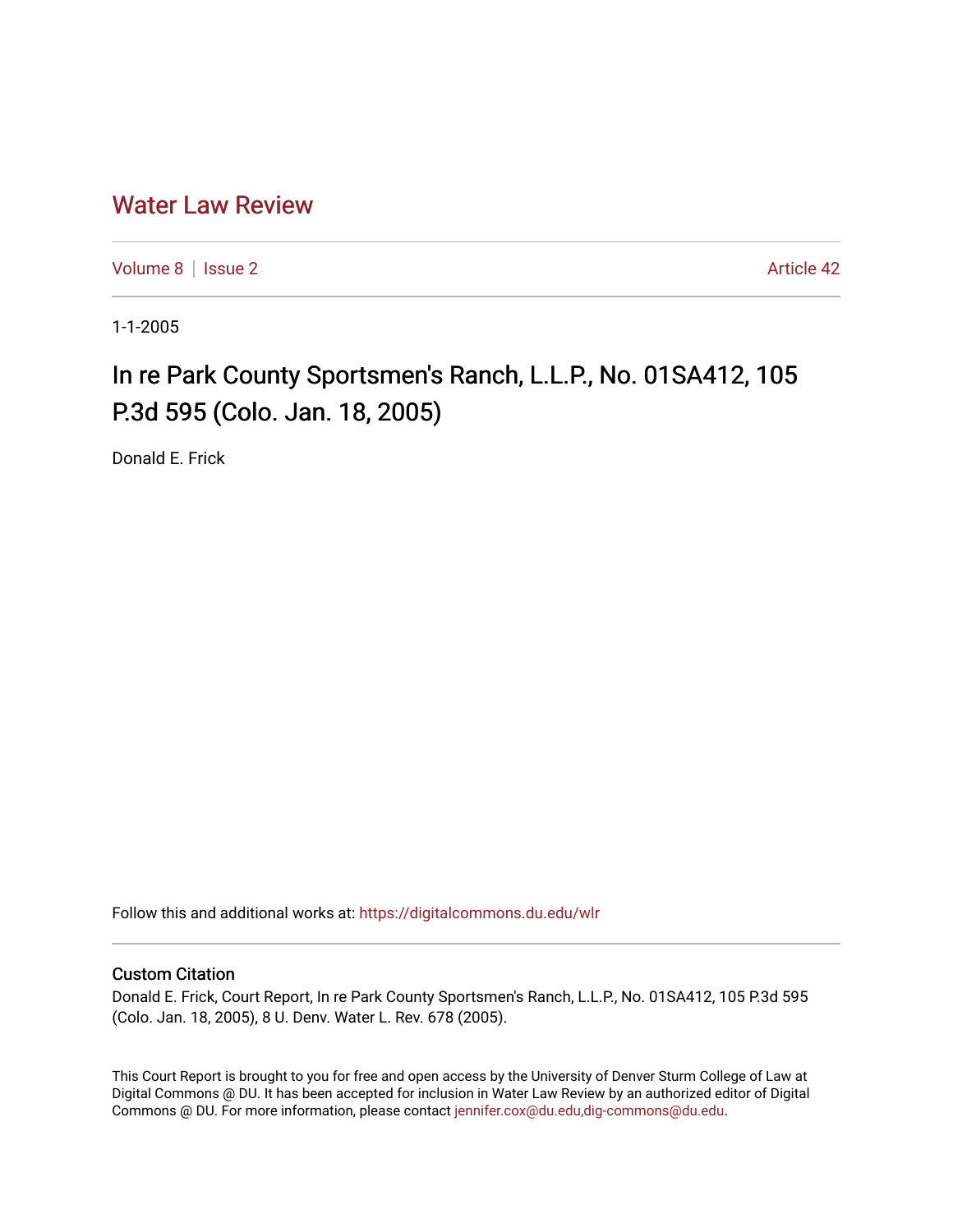change water rights to other uses and locations. **By** only allowing some shareholders on the ditch to change their water rights, the majority failed to honor the original intent of the parties.

East Ridge's contracts contained terms that narrowed and limited the scope of the agreement. Therefore, the court held the contracts, rather than Colorado water law statutes, governed East Ridge's water rights. Accordingly, the court affirmed the water court's decision and prohibited changing the use or location of East Ridge's water rights.

*Susan M. Curtis*

*In* rePark **County** Sportsmen's Ranch, L.L.P., No. **01SA412, 105 P.3d 595** (Colo. Jan. **18, 2005)** (holding an applicant that requests approval of a plan for augmentation must prove that it can establish the timing and location of depletions, and the availability of replacement water to prevent injury from those depletions; and that in the absence of a showing that out-of-priority depletions will occur when senior water rights do not have a call on the river, or that depletions will be less than its withdrawals because of anticipated return flows, an applicant must replace 100 percent of its withdrawals from tributary groundwater in an over appropriated basin).

In 1996, Park County Sportsmen's Ranch ("PCSR") filed an application with the District Court for Water Division 1 for conditional underground and surface water rights in the South Park region of Colorado on the South Platte River. PCSR also sought adjudication of a plan for augmentation. Numerous parties objected to PCSR's application, and at the end of PCSR's case-in-chief, the water court dismissed PCSR's application.

PCSR's proposed project envisioned pumping up to 140,000 acrefeet of groundwater from the underlying South Park Formation, a saturated aquifer tributary to the South Platte River, using a series of proposed wells on its property and delivering the water pumped from the wells downstream to the City of Aurora. According to PCSR, the pumping of the wells would create a cone of depression in the aquifer, the underground storage vessel for which PCSR sought adjudication. PCSR planned to store surface water, collected during periods of high runoff through a system of diversions, in the underground storage vessel to recharge ponds located above the aquifer. PCSR also claimed the right to store precipitation and irrigation return flows salvaged from surface vegetation in the underground reservoir. PCSR's pumping would diminish the amount of groundwater flow to the South Platte River from the aquifer, and the resulting cone of depression would ultimately draw on and deplete the flow of the river.

PCSR initially proposed to replace our-of-priority depletions to the South Platte River by utilizing the water pumped from its wells, and previously decreed water rights in the area including three springs,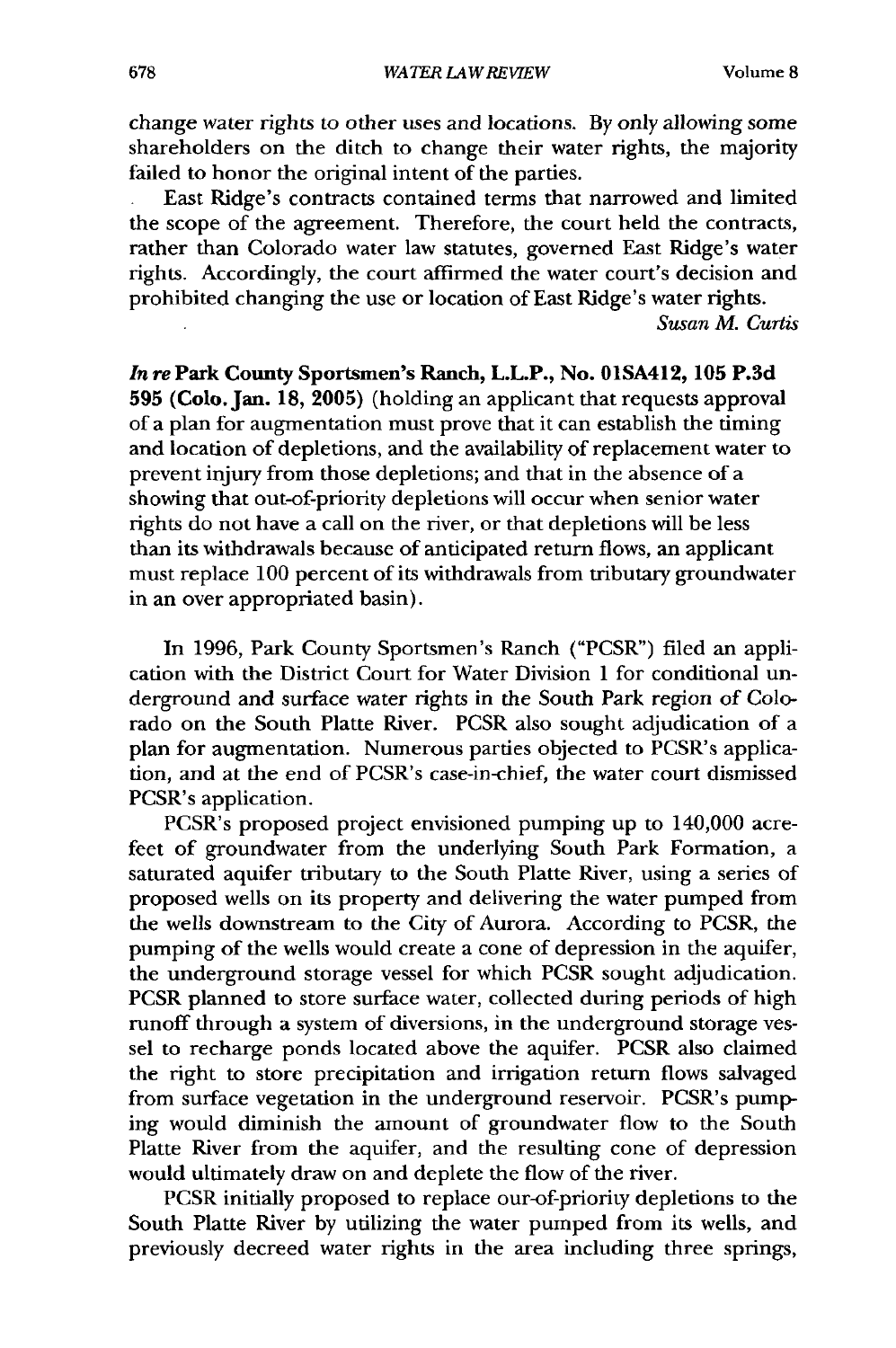Issue 2

which PCSR claimed as free from the priority system as developed water, as direct replacement to the river. In its application, PCSR also claimed conditional water rights for six reservoirs, a direct flow collection system, the underground storage reservoir created by the project, and a conditional water right for a fourth spring which it claimed was free from the priority system as replacement sources.

Prior to trial, PCSR withdrew its claims to administer any of the springs free of the priority system, and withdrew its claim to change the use of previously decreed water rights for use in the plan for augmentation. Thus, prior to trial the only sources of replacement water for PCSR's proposed plan for augmentation were its claim for conditional surface rights with 1996 priorities and its claim for underground storage.

Opposers to PCSR's application challenged, among other things, the adequacy of PCSR's plan for augmentation to replace out-ofpriority depletions associated with the project. In support of its application, PCSR hired a consulting firm to develop surface water and groundwater models to demonstrate the legal availability of water, and to simulate the operation of the project. Initially, PCSR also proposed to use the models for the calculation of out-of-priority depletions in actual operation of the project, in conjunction with a limited ground water monitoring program. Before trial, PCSR abandoned the models in favor of a more extensive ground water monitoring plan to quantify and replace depletions associated with the project as they occurred.

At trial, the water court excluded expert testimony in support of the proposed ground water monitoring plan due to PCSR's failure to timely disclose the testimony. After PCSR's case-in-chief, in which PSCR presented extensive expert testimony in support of its models, the water court dismissed PCSR's application concluding that the models did not produce sufficiendy reliable results to permit reasonably accurate determination of the timing, amount, and location of stream depletions or rate of aquifer recharge. The water court also found that PCSR's surface water model did not produce sufficiently reliable results to determine stream flow or legal availability of replacement water for the project.

Following its ruling, the water court denied PCSR's motion for reconsideration, and granted the Opposers' request for costs, attorney's fees, and joinder of Aurora. On appeal to the Colorado Supreme Court, PCSR argued that the water court erred by dismissing PCSR's application, and that the water court abused its discretion by awarding costs and fees.

The court began by examining the water court's dismissal of PCSR's plan for augmentation. First, PCSR argued that the water court erred in requiring PCSR to replace 100 percent of its groundwater withdrawals. To the extent, an applicant can prove that its depletions are non-injurious or that its injurious depletions are less than its with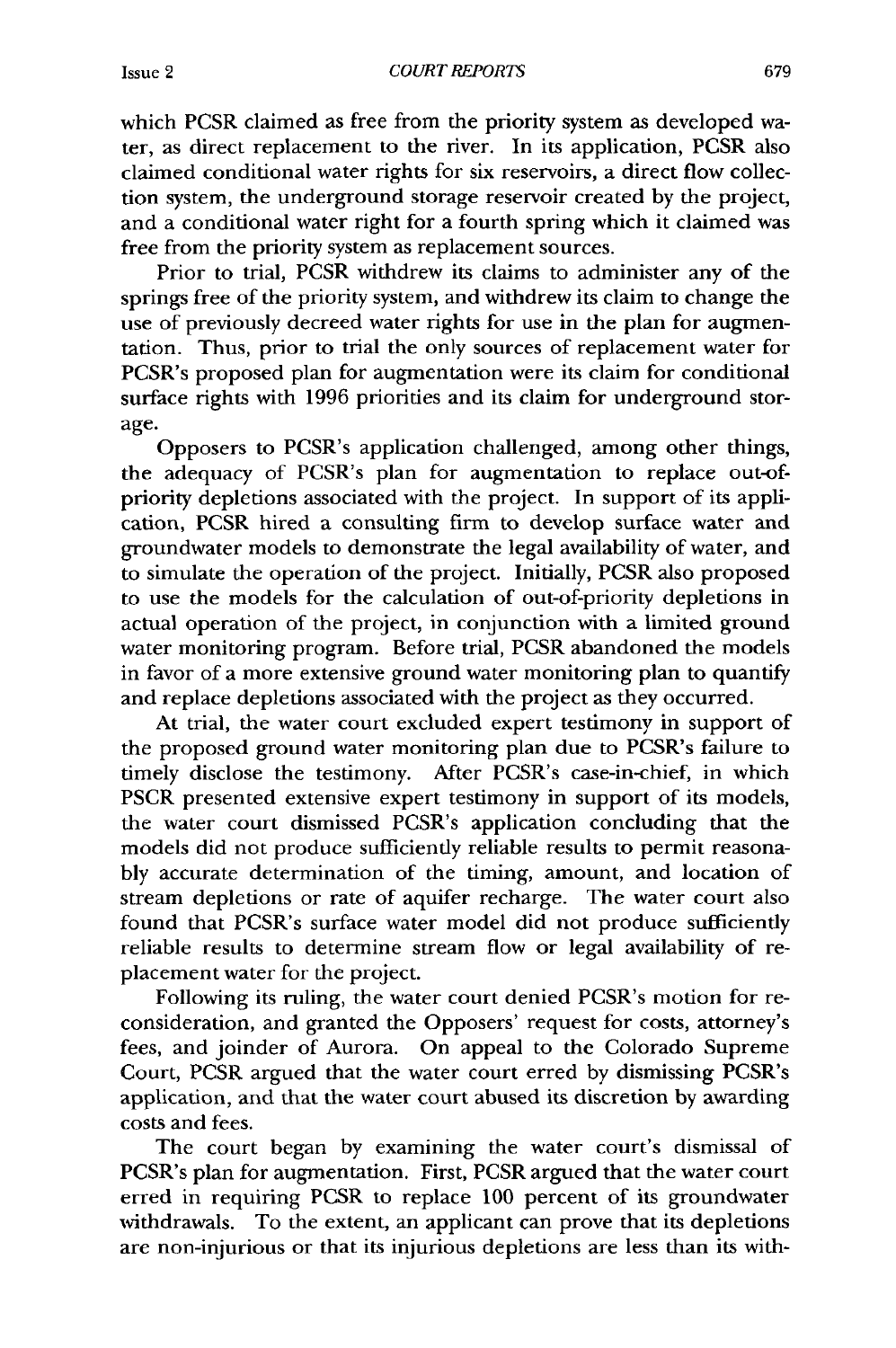drawals, the applicant need not replace 100 percent of its withdrawals. Where surface water is over appropriated, Colorado law presumes that groundwater depletions through well pumping injure senior appropriators absent a showing to the contrary. The court suggested two ways PCSR could have shown that it did not have to replace 100 percent of its withdrawals. First, PCSR could have demonstrated its depletions to the river would have occurred when downstream senior water rights did not have a call on the river. During trial, however, PCSR failed to prove the timing of depletions from its wells. Second, PCSR could have shown that its depletions would be less than its withdrawals due to return flows. The court pointed out that PCSR presented no evidence of anticipated return flows, and instead claimed the right to consume all of the water it pumped.

PCSR also argued that reductions in evapotranspiration resulting from the project would offset some of its withdrawals. As part of its proposed plan for augmentation, PCSR claimed that its wells would cause reductions in the groundwater table that would eradicate certain phreatophytes. These phreatophytes historically consumed tributary groundwater. In support of its claim, PCSR argued that the underground storage created by the pumping was analogous to gravel pits and on-stream reservoirs.

The court noted that generally an applicant cannot claim salvaged water as credit in an augmentation plan, and that courts should narrowly construe exceptions to the general laws. Two exceptions allowed applicants to credit the amount of water historically consumed by preexisting natural vegetative cover for unlined gravel pits and on-stream reservoirs. The court rejected PCSR's argument, reasoning that legislature narrowly drafted the statutes, and refusing to imply that the legislature provided for credit such as PCSR claimed.

The court upheld the water court's exclusion of certain expert testimony and evidence regarding water availability and PCSR's ability to calculate out-of-priority depletions. The court also considered the water court's dismissal of PCSR's augmentation plan pursuant to Colorado Rules of Civil Procedure Rule  $41(b)(1)$ . PCSR argued that it was only required to meet a prima facie case to survive dismissal of its application. The court noted that where a court is the trier of fact and a party brings a Rule  $41(b)(1)$  motion to dismiss, the court should not evaluate whether the plaintiff established a prima facie case, but instead should evaluate whether the evidence presented justified judgment in favor of defendant. In cases involving applications for approval of augmentation plans, the water court will only approve such plans if such plan will not injuriously affect the owner of or persons entitled to use the water under a vested water right or a decreed conditional water right. In reviewing a proposed augmentation plan, a water court must consider the amount and timing of the applicant's depletions, the amount and timing of available replacement water, and the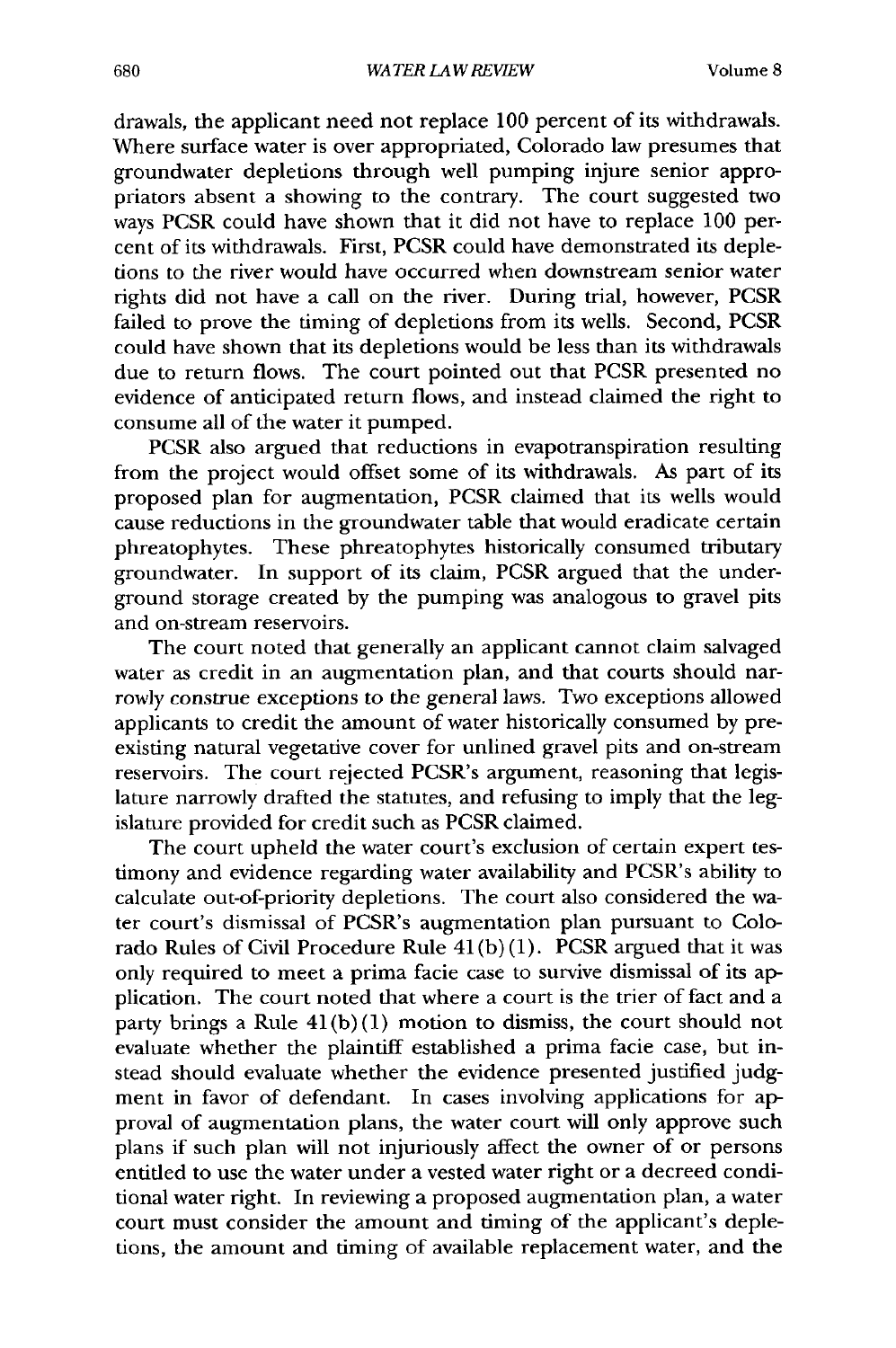existence of injury to senior appropriators. Thus the court ruled that, before an applicant can establish an absence of injury to satisfy its prima facie case, the applicant must first establish the timing and location of depletions, as well as the availability of replacement water to prevent injury from those depletions.

PCSR also argued that the water court should retain jurisdiction to remedy uncertainty regarding injury from an augmentation plan, rather than dismiss the case. The court rejected this argument holding that water courts should retain jurisdiction to address injurious effects that result from the operation of a decreed augmentation plan, and Opposers may only invoke jurisdiction after a water court finds no injury. The trial court must determine quantity of depletions and the legal availability of replacement water at trial as part of the court's injury analysis, not during retained jurisdiction. The court upheld the water court's factual determinations that PCSR's groundwater and surface water models failed to produce sufficiently reliable results to permit a reasonably accurate determination of the timing, amount, and location of stream depletions or the legal availability of replacement water. The court therefore held that the water court correctly concluded that it could not determine the issue of injury, and properly dismissed PCSR's augmentation plan.

The court next turned to PCSR's claims for absolute and conditional surface water rights, its claim for conditional water rights for twenty-six wells, and the water court's dismissal of the claims. The court noted that a conditional right to pump water that would injure senior appropriators might only be decreed in conjunction with an augmentation plan. Under Colorado law, to obtain a conditional decree, an applicant must present evidence of intent to appropriate and an overt act in furtherance of that intent. Further, the applicant must show that (1) the water can and will be diverted; (2) the applicant will beneficially use the water; and (3) the applicant will complete the project within a reasonable time. Because PCSR's claims for conditional water rights were interdependent with its claim for underground storage, and because PCSR failed to present testimony of Aurora's direct use of the water without prior underground storage, the court held that the water court properly dismissed PCSR's claim for absolute and conditional surface water rights, and conditional underground water rights.

In conclusion, the Colorado Supreme Court held that the water court properly dismissed PCSR's application because PCSR lacked an adequate augmentation plan. The court also ruled that the water court abused its discretion by awarding attorney's fees, with the exception of attorney's fees incurred in defending PCSR's frivolous claims for precipitation and irrigation runoff. Because the water court made no specific findings with respect to the fees incurred in defending the frivo